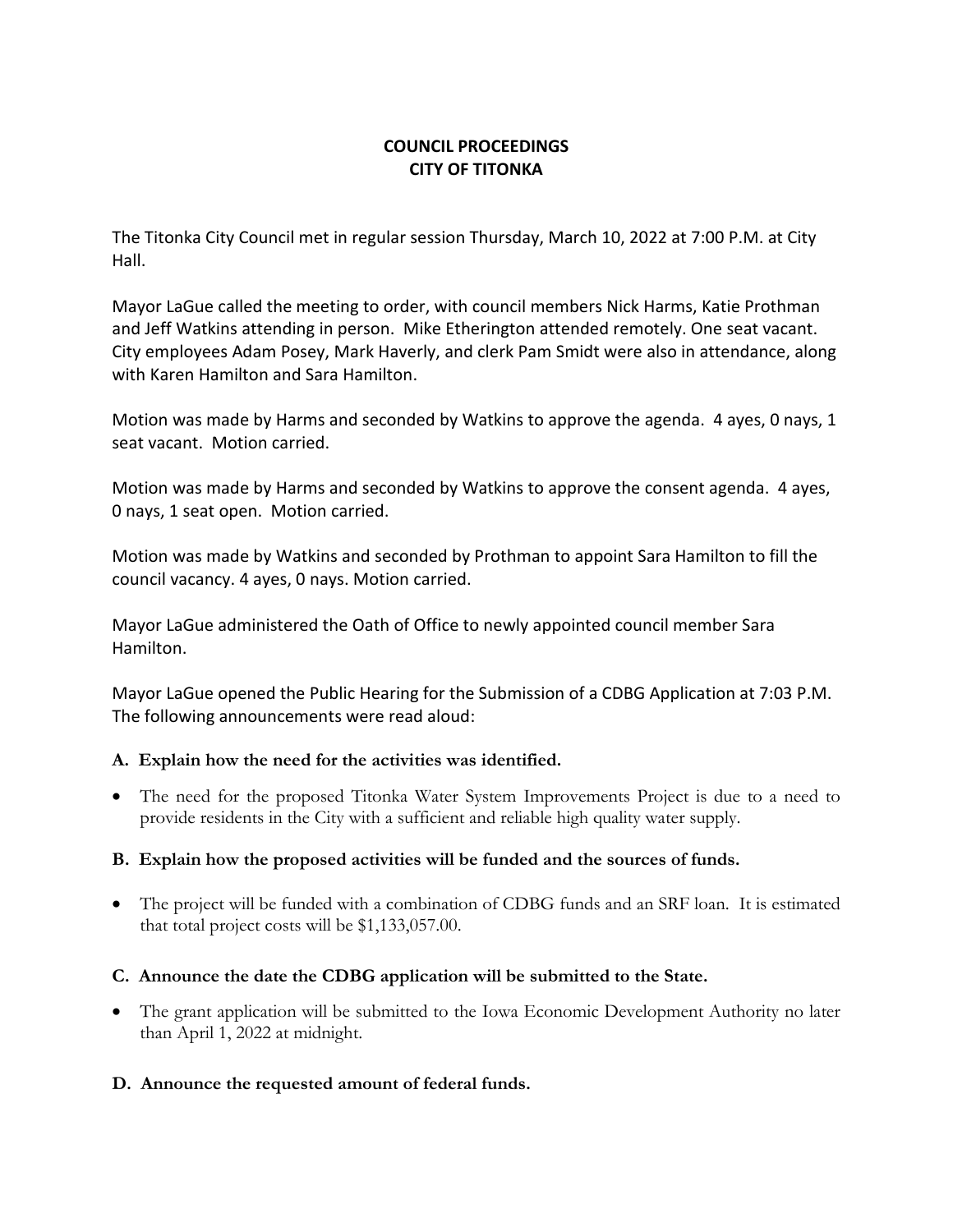• The City is requesting \$300,000 in CDBG funds for the proposed project.

### **E. Announce the estimated portion of funds that will benefit low-and-moderate income persons.**

• The project will result in a city-wide benefit and based on the 2011-2015 American Community Survey results from the U.S. Census, 64.9% of the residents living in the city are of low-andmoderate income.

#### **F. Announce where the proposed activities will be conducted.**

• The proposed project activities will take place at the City of Titonka Water Treatment Plant (248) Main St. N) and on a vacant lot located at the corner of 3<sup>rd</sup> Avenue NE and Dieckman Street.

#### **G. Announce plans to minimize displacement of persons and businesses resulting of funded activities.**

• The proposed project will not result in the displacement or relocation of any persons or businesses.

#### **H. Announce plans to assist persons actually displaced.**

• No persons will be displaced by the proposed project.

#### **I. Announce the nature of the proposed activities.**

• The nature of the proposed project involves the construction of new water well and improvements to the City's water treatment facility including new electrical components, backup generator, chemical feed equipment, Atomerator, gate valve, flow meter, and filter media.

There were no comments nor was there opposition to the announcements that were read.

Mayor LaGue closed the public hearing at 7:17 PM

Motion was made by Watkins and seconded by Etherington to adopt an ORDINANCE AMENDING THE CODE OF ORDINANCES OF THE CITY OF TITONKA, IOWA 1999, BY AMENDING PROVISIONS PERTAINING TO WATER SERVICE RATES. On roll call vote: AYES: Etherington, Hamilton, Harms, Prothman, Watkins. NAYS: None.

The council discussed hiring all positions for the swimming pool.

Motion was made by Watkins and seconded by Harms to sell old city equipment. 5 ayes, 0 nays. Motion carried.

Motion was made by Hamilton and seconded by Watkins to approve Smidty's liquor license renewal, contingent on the renewal of his dram shop insurance. 5 ayes, 0 nays. Motion carried.